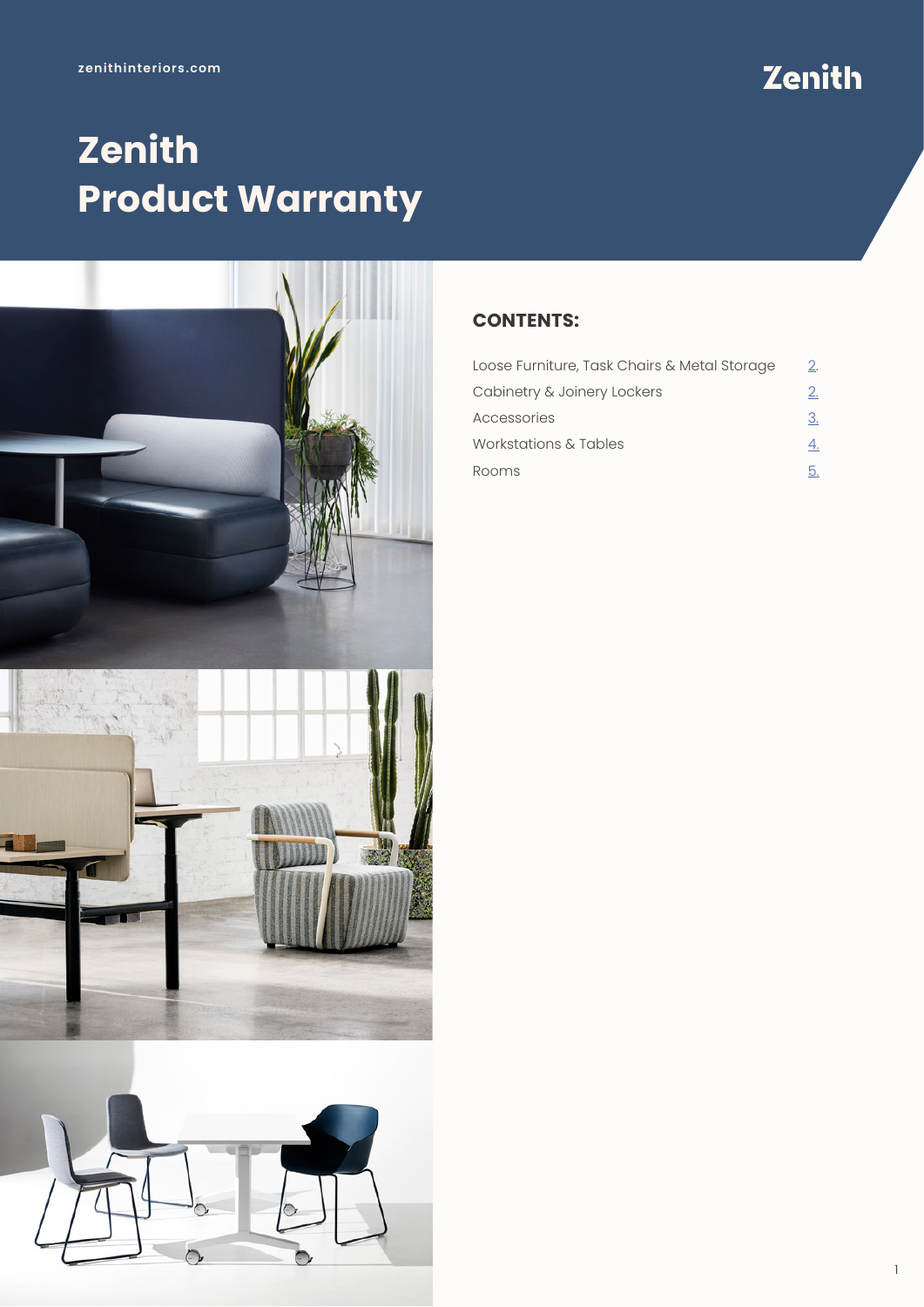

## <span id="page-1-0"></span>**Zenith Loose Furniture, Task Chair & Metal Storage:**

Zenith warrant the products manufactured and supplied against failure due to defective materials or workmanship to the original purchaser only during the applicable warranty period set out below:

## **Period of Warranty: 5 Years**

This warranty applies to:

- The original owner/purchaser of the product only
- Structural and operational parts
- Normal use of product

This warranty does not apply to:

- Damage caused by a carrier other than Zenith
- Normal wear and tear, user abuse or acts or omissions of parties other than Zenith

(including user modification).

- Third party upholstery material (fabric, leather, vinyl) and other third party material applied to products.
- Dramatic temperature variations or exposure to unusual conditions.
- Changes in surface finishes, including colourfastness due to ageing or exposure to UV

Natural variations occurring in wood and leather shall not be considered defects and Zenith does not guarantee the colourfastness or matching of the colours, grains or textures, or surface hardness of such materials.

The express warranties contained herein are in lieu of all other warranties, expressed or implied, including any warranties of merchantability and fitness for particular purpose and all other warranties arising from course of dealing or usage of trade.

Should any failure to conform with this limited warranty appear to a product during the applicable warranty period form the original date of purchase, Zenith shall, upon prompt written notice, repair or replace, at its option and costs, the affected part or parts in a manner so as to minimise disruption to occupiers.

All claims under this warranty must be communicated directly to Zenith. Product must be serviced by Zenith' authorised service personnel. Unauthorised servicing immediately renders any warranty null and void.

Parts used to repair a product under warranty are covered to the end date of the original warranty period only.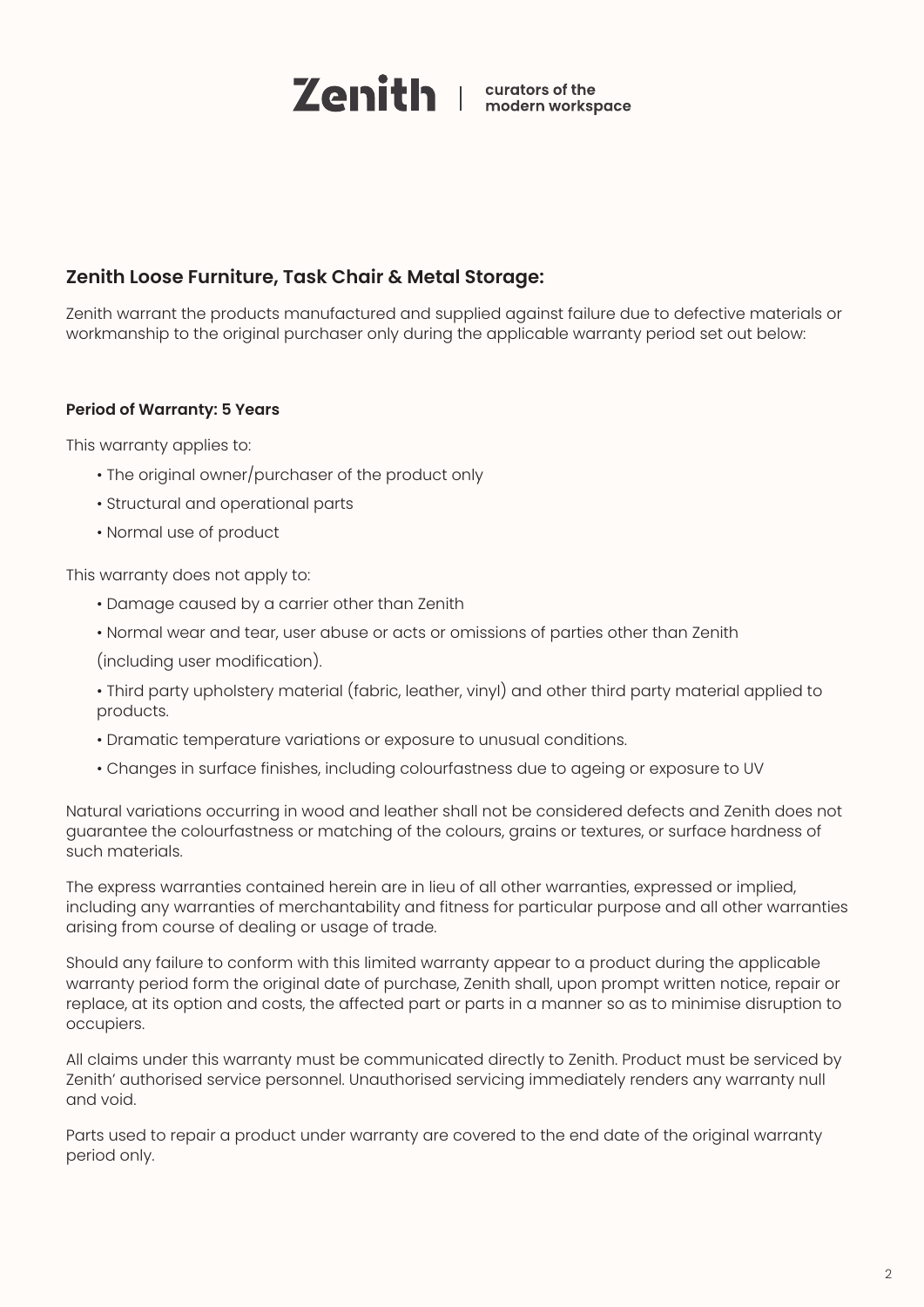

## <span id="page-2-0"></span>**Cabinetry & Joinery Lockers:**

## **Period of Warranty: 5 Years**

Zenith Lockers are covered by a standard Zenith 5-year warranty against faulty materials and workmanship that includes a guarantee to supply parts of all standard components and service for a period of no less than 5 years from date of installation.

Mechanical, battery and hardwired locks are as per manufacturer's warranty.

## **Accessories:**

## **MONITOR ARMS**

## **Period of Warranty: 10 Years (ZED Monitor Arm Only)**

Zenith warrants that its ZED Monitor Arm products are free from defects in manufacturing and workmanship.

Zenith provides a 10-year warranty on materials and workmanship for the monitor arm cylinder.

Third party monitor arm products are in accordance with manufacturers specifications and warranty.

## **USB CHARGERS, WIRELESS CHARGERS**

#### **Period of Warranty: 1 Year**

Zenith warrants that its USB charger, wireless charger products are free from defects in manufacturing and workmanship.

Zenith provides a 1-year warranty on materials and workmanship for the products.

Third party USB charger, wireless charger products are in accordance with manufacturers specifications and warranty.

## **WORK SHAPES**

#### **Period of Warranty: 10 Years**

Zenith warrants that its Work Shapes products are free from defects in manufacturing and workmanship.

Zenith provides a 10-year warranty on materials and workmanship for this range.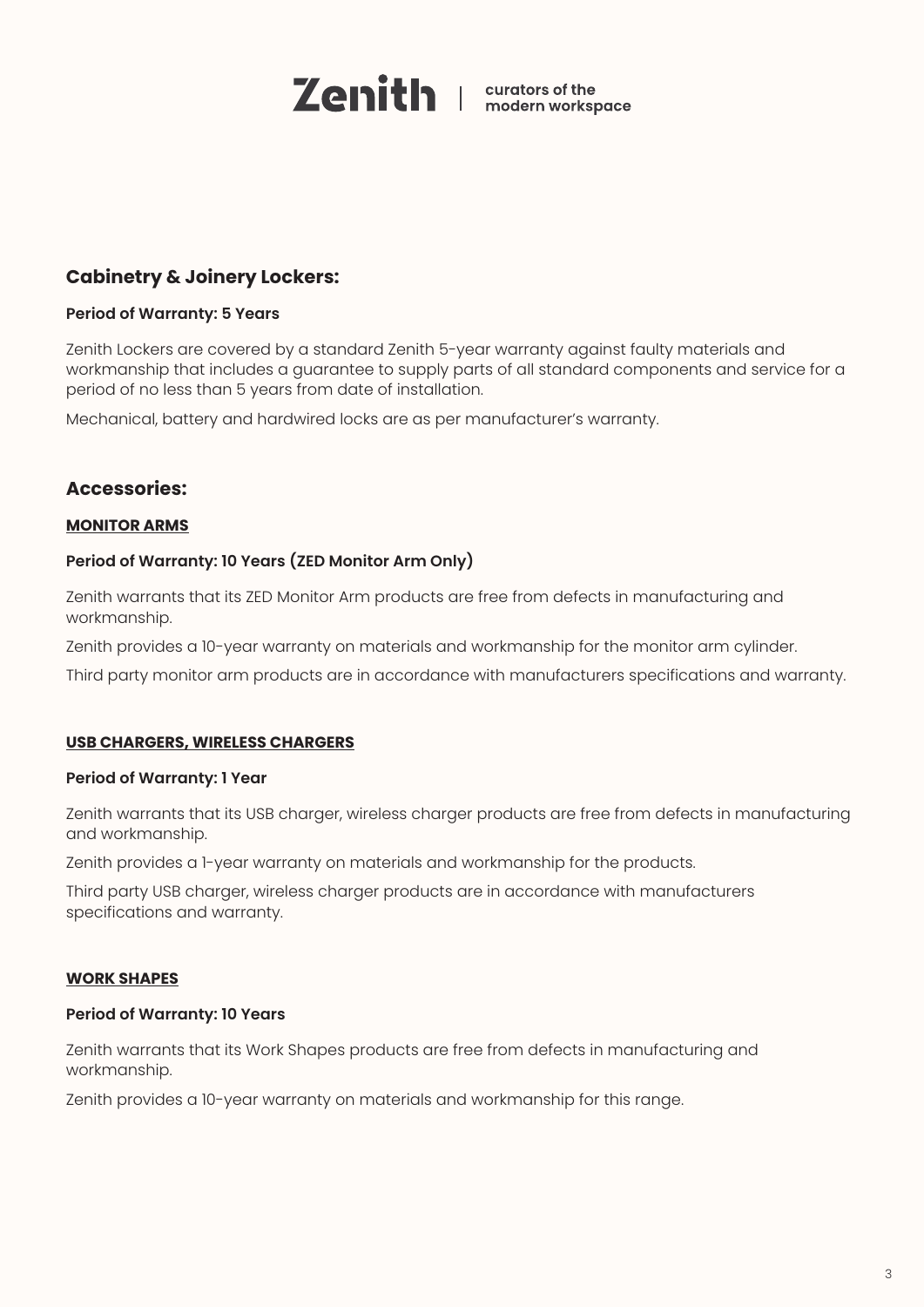

## <span id="page-3-0"></span>**Workstations & Tables:**

## **Period of Warranty: 10 Years**

Zenith warrants its products are free from defects in materials and workmanship for a period of 10 years from date of delivery. During the applicable warranty period, Zenith will repair or replace (at its discretion) any product, part or component covered by this warranty which fails under normal use as a result of a defect in material or workmanship with a comparable product (at its discretion).

All warranty claims must be communicated directly to Zenith. This warranty covers the sale of Zenith products in all countries but only extends to the original purchasers. Any misuse, abuse or modification to the original product voids the warranty. Zenith does not warrant the performance of the product when used in combination with anything other than original Zenith or approved third party products. Any product, part or component must have been installed and maintained by Zenith.

Our products, whenever appropriate, are designed to improve your environment and carry sustainable and functional product compliance.

## **EXCEPTIONS**

## **Period of Warranty: 5 Years**

• All mechanisms (including non-electrical user adjustable mechanisms)

## **Period of Warranty: 2 Years**

- Electrical desk adjustments
- Electrical components
- Castor wheels
- Worktops
- Media Connect TV

## **Period of Warranty: 1 Year**

• Lighting elements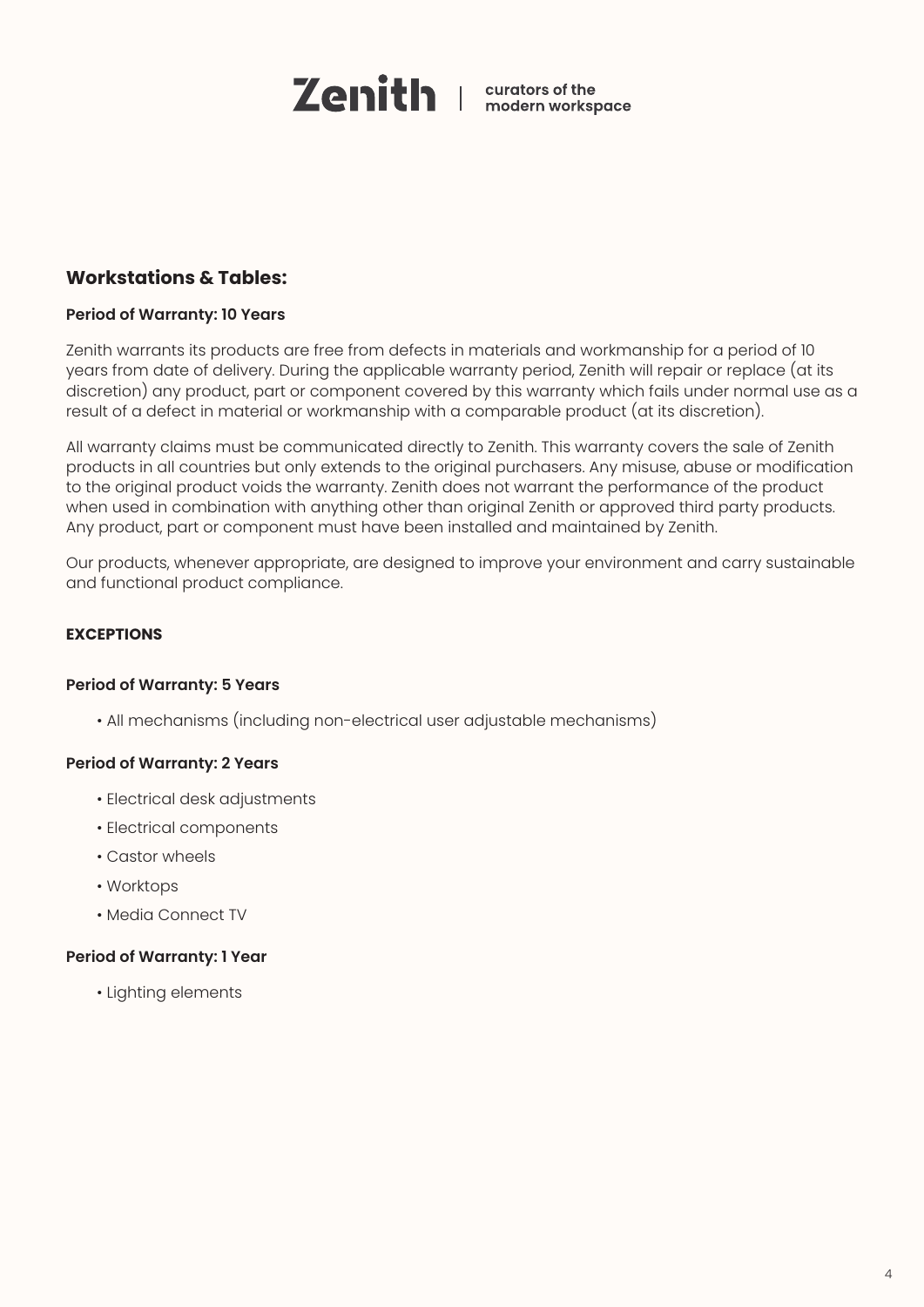

## <span id="page-4-0"></span>**Rooms:**

## **Period of Warranty: 5 Years**

Zenith warrants its products are free from defects in materials and workmanship for a period of 5 years from date of delivery. During the applicable warranty period, Zenith will repair or replace (at its discretion) any product, part or component covered by this warranty which fails under normal use as a result of a defect in material or workmanship with a comparable product (at its discretion).

All warranty claims must be communicated directly to Zenith. This warranty covers the sale of Zenith Interiors products in all countries but only extends to the original purchasers. Any misuse, abuse or modification to the original product voids the warranty. Zenith does not warrant the performance of the product when used in combination with anything other than original Zenith or approved third party products. Any product, part or component must have been installed and maintained by Zenith Interiors.

Our products, whenever appropriate, are designed to improve your environment and carry sustainable and functional product compliance.

## **EXCEPTIONS**

## **Period of Warranty: 2 Years**

- Electrical components
- Worktops

## **Period of Warranty: 1 Year**

• Lighting elements